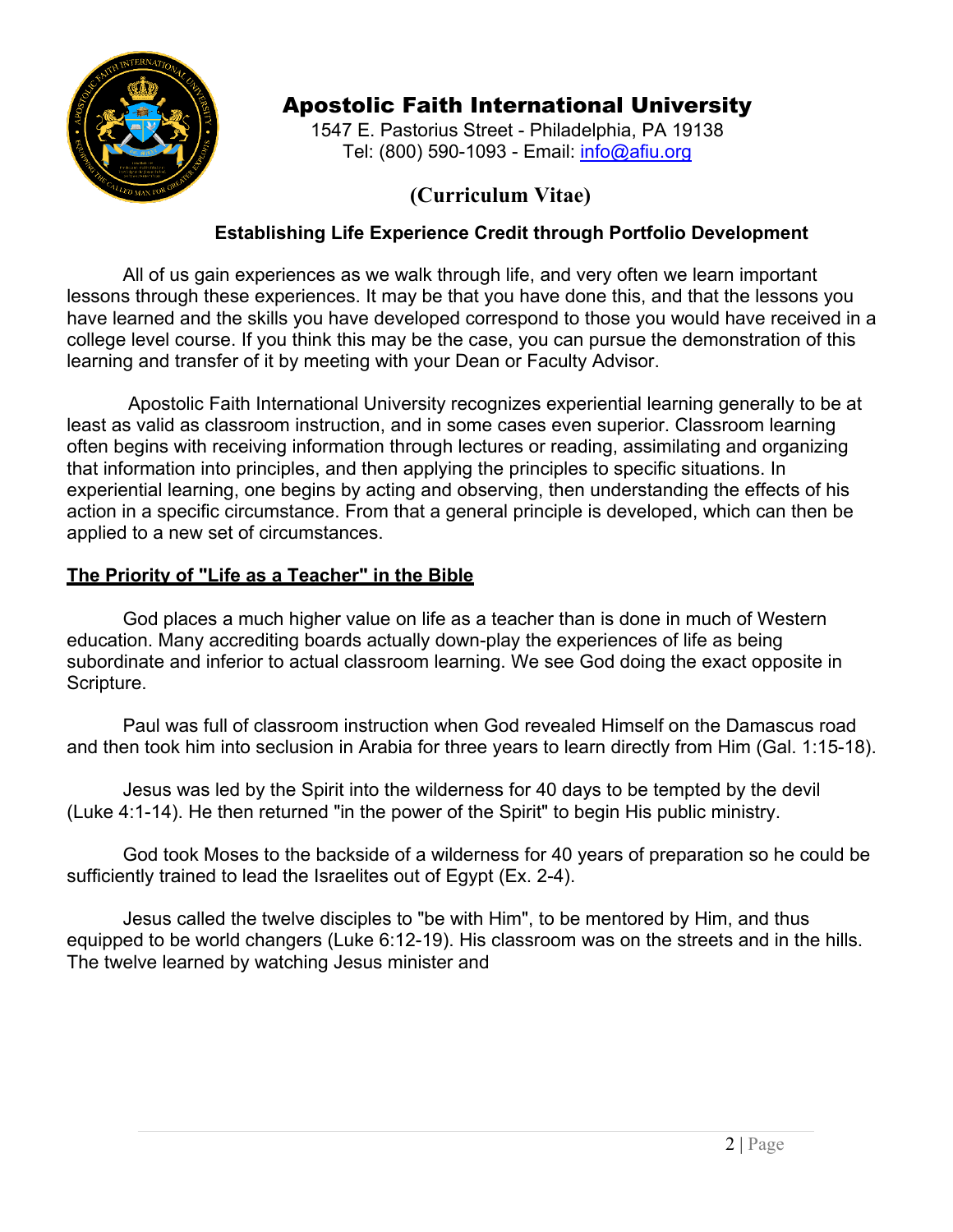ministering along with Him. The Master Teacher chose this teaching methodology rather than sitting them down in a classroom to instruct them.

Perhaps Western education needs to re-adjust itself. Perhaps it needs to come to value life as a teacher as Jesus, God, and the Bible value the learning which comes from life.

At Apostolic Faith International University, we believe that the lessons one learns from life are the truest and often most valuable and enriching lessons one will ever receive. They are often far superior, far deeper, and far more life- changing than what is learned in the classroom. Many who have both walked the road of life and tasted of the classroom would vouch for this truth.

That is not to say that all people learn from the experiences they have. The Israelites in the wilderness did not learn from life, and so they died in the wilderness. It is tragic to live and not learn from what life is saying to you.

We highly honor the wisdom and knowledge that has come through the experiences of life. We are more than pleased to give credit for the education you have received simply by living an active Spiritual life.

All students enrolled in an undergraduate degree program at Apostolic Faith International University are required to complete a Student Portfolio (Curriculum Vitae) which summarizes the learning acquired from academic, personal, and professional experiences. Since the Portfolio is an integral part of the course work (students may receive up to 4 credit hours for this portion of the curriculum), all students must complete the Portfolio regardless of the number of transfer credits they may have accumulated prior to enrolling at Apostolic Faith International University.

The preparation of the Portfolio has two main purposes: (1) It provides a means by which students may petition for Life Learning Experience (LLE) credits applicable to their degree, and (2) It provides students the opportunity to summarize and evaluate experiences they bring with them to the program. Letter grades are not assigned to prior learning (LLE) credit earned through the Portfolio.

A required part of each degree program at Apostolic Faith International University is the development of a Student Portfolio (Curriculum Vitae); the successful completion of the Portfolio partially fulfills the course requirements. First, the Portfolio will be reviewed by the faculty advisor. After the Institute staff examines the Portfolio, it will be submitted to an Assessment Committee for evaluation and credit recommendations. In cases where the Portfolio needs improvement, the student will be notified of what needs to be corrected.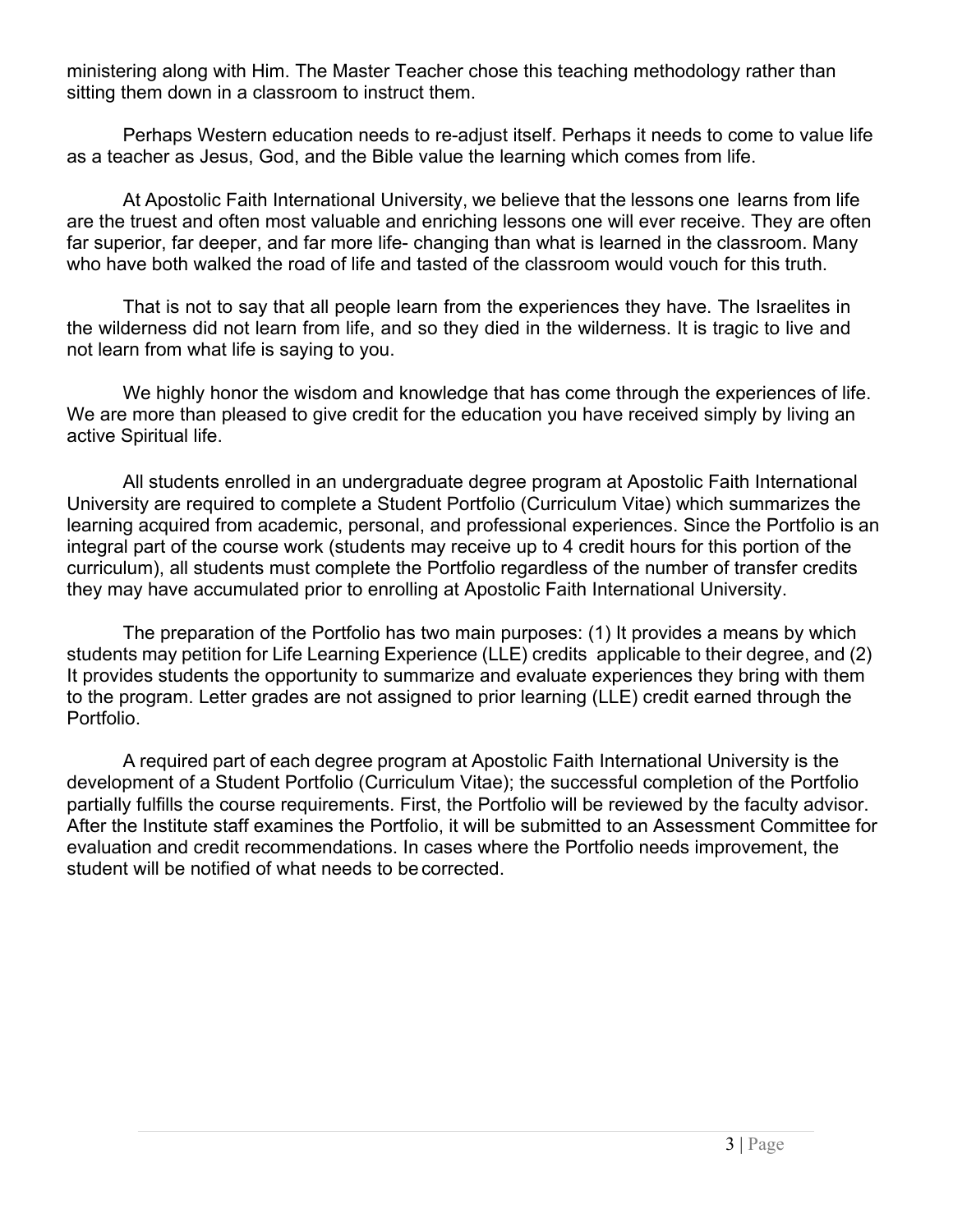#### **Make your portfolio development a growing experience.**

Providing the following documentation will prove to be a growing experience for you as you remember and gather into one place the major lessons God has taught you throughout your lifetime. Many people have never experienced the blessing of prayerfully reflecting on their life's experiences and writing out the insights received. Many great spiritual leaders in history have kept journals throughout their lives. Ask God to grant you revelation and understanding as you write the following reports. Make this a time of spiritual insight and revelation as you reminisce about your life's stories under the leading and guidance of the Holy Spirit. Relax and make this a heart activity as well as a mind activity. As you are at rest, you will find memories and revelation pouring forth from your heart and spirit. Don't let this be busy work. Make it a time of spiritual in-gathering.

#### **General Guidelines**

This list describes the guidelines for developing the Portfolio. It is necessary to fulfill all these requirements.

1. The contents of the Portfolio must be contained in a large, sturdy 3-ring binder or notebook at least three inches in width.

2. A pocket on the front inside cover of the binder must be included for Apostolic Faith International University. The student's name and degree program should appear on the binder.

3. All materials, except for bulky documents, should be contained in non-glare plastic sheet protectors that open on the top. Use both sides of theprotectors.

4. Each section of the Portfolio must be clearly separated and labeled by dividers.

5. All the pages of the Portfolio, except dividers, must be numbered consecutively. (For ease, small adhesive dots may be numbered and attached to the clear plastic sheets, rather than typing numbers at the bottom of each page.)

6. All student written or constructed materials must be typed double-spaced on regular-sized paper (8.5 X 11 inches). Margins should be at least one inch on all sides. (See individual sections for specific formats.)

7. All documents and certificates should be copies rather than originals. However, originals must be provided upon request by the Institute.

8. A copy of all pages in the Portfolio should be retained by thestudent.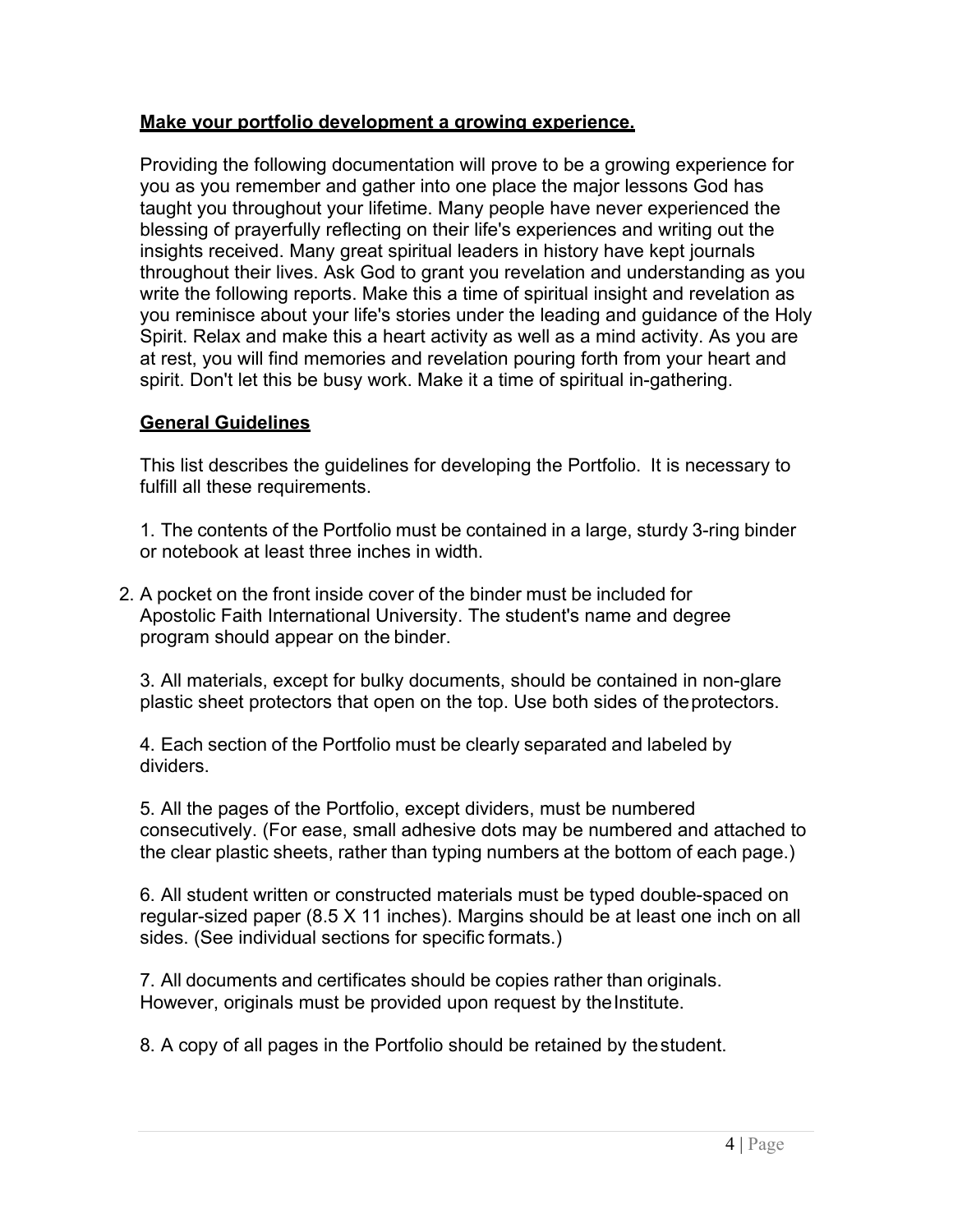9. All materials must be proofread for typographical and grammaticalerrors.

## **Preface to the Portfolio**

The following information must precede the 22 sections (A - V) of the Portfolio:

1. Title page: Student Name and Degree Program

2. Autobiography (at least 10 typed double-spaced pages for undergraduate and master's degree students; at least 20 pages for doctoral students).

3. Table of Contents: Include the 22 sections of the Portfolio, with their beginning page numbers. Also list the learning experience petitions and their beginning page numbers. These pages will contain information derived from other areas of the Portfolio (such as page numbers); therefore, these pages generally cannot be completed until all sections of the Portfolio have been developed.

# **Autobiography**

The autobiography is a student-written account detailing the significant post-secondary school educational experiences in the student's life. At this point in the Portfolio, the students have the opportunity to highlight those events or occurrences which contributed to their professional and personal growth and development. The purpose of the autobiography is to introduce the student and help identify possible topics for Life Learning Experience (LLE) credit.

The autobiography must be at least 10 typewritten double-spaced pages (20 pages for doctoral students). It must be written in narrative form, following proper grammatical rules and expository format. A resume is not acceptable, although it is advisable to construct an outline to assist in writing the autobiography.

The autobiography should reflect the growth and development of the student's adult life. Generally, the narrative is in chronological order beginning with high school graduation and progressing to the present. However, if significant occurrences in childhood affected the student's behavior, personality, or attitude in adult life, these events may be mentioned briefly in this section.

# **Suggested Approaches**

1. Identify at least ten significant events in your life from high school graduation until the present. Describe these events and incorporate them into a narrative about your life.

2. Categorize and describe the areas of your life which you feel are most important.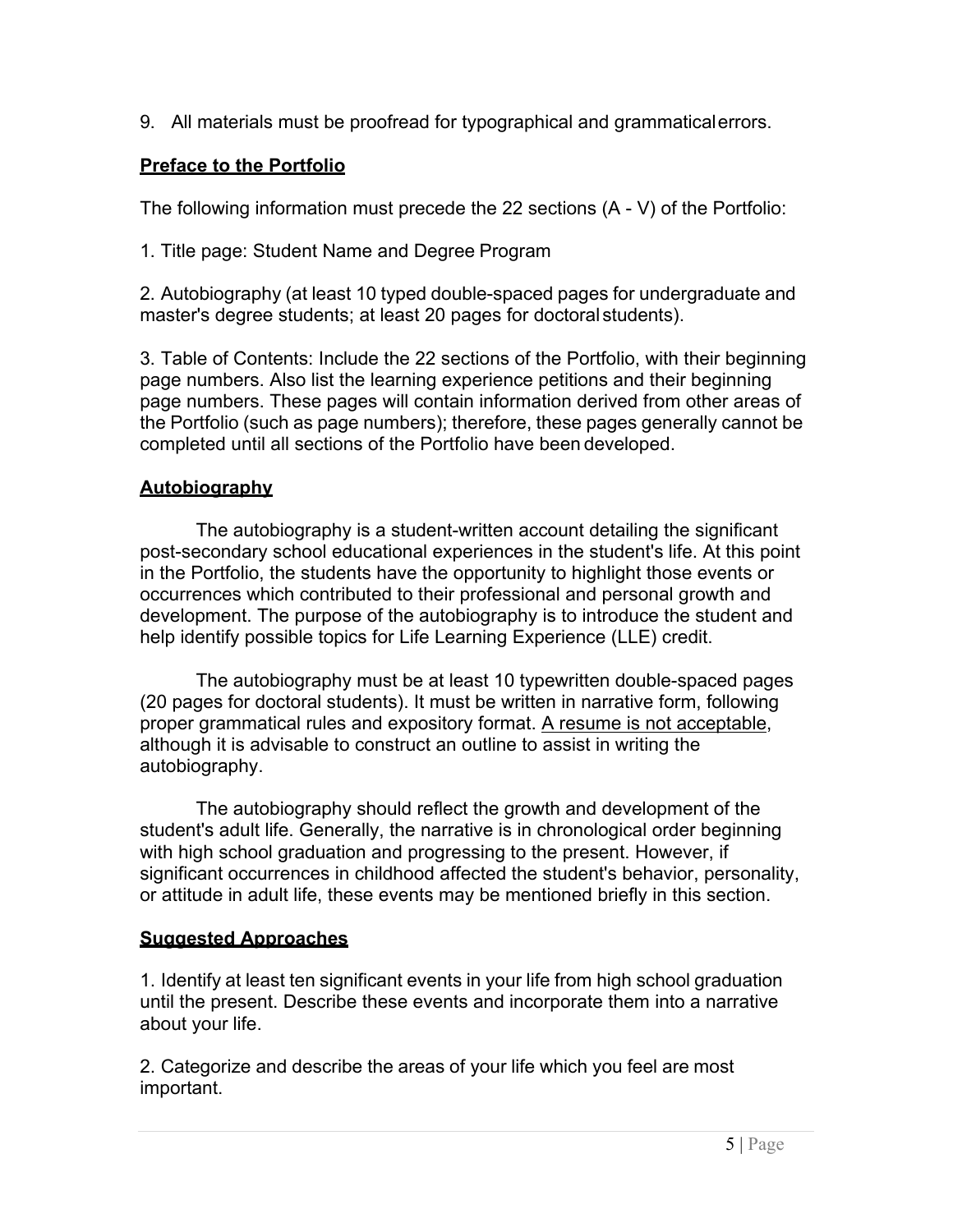For example:

experiences

Ministry Military Professional Marriage Community Family

Educational Hobbies Other personal

3. View the autobiography as a way of introducing yourself. In other words: "This is my life, or … this is what has happened to me, or. . . this is why I am the person I am today."

4. Credit is not specifically granted for this section. However, the autobiography is vitally important to the Portfolio, since it is the foundation for the Life Learning Experience (LLE) credits awarded to the student.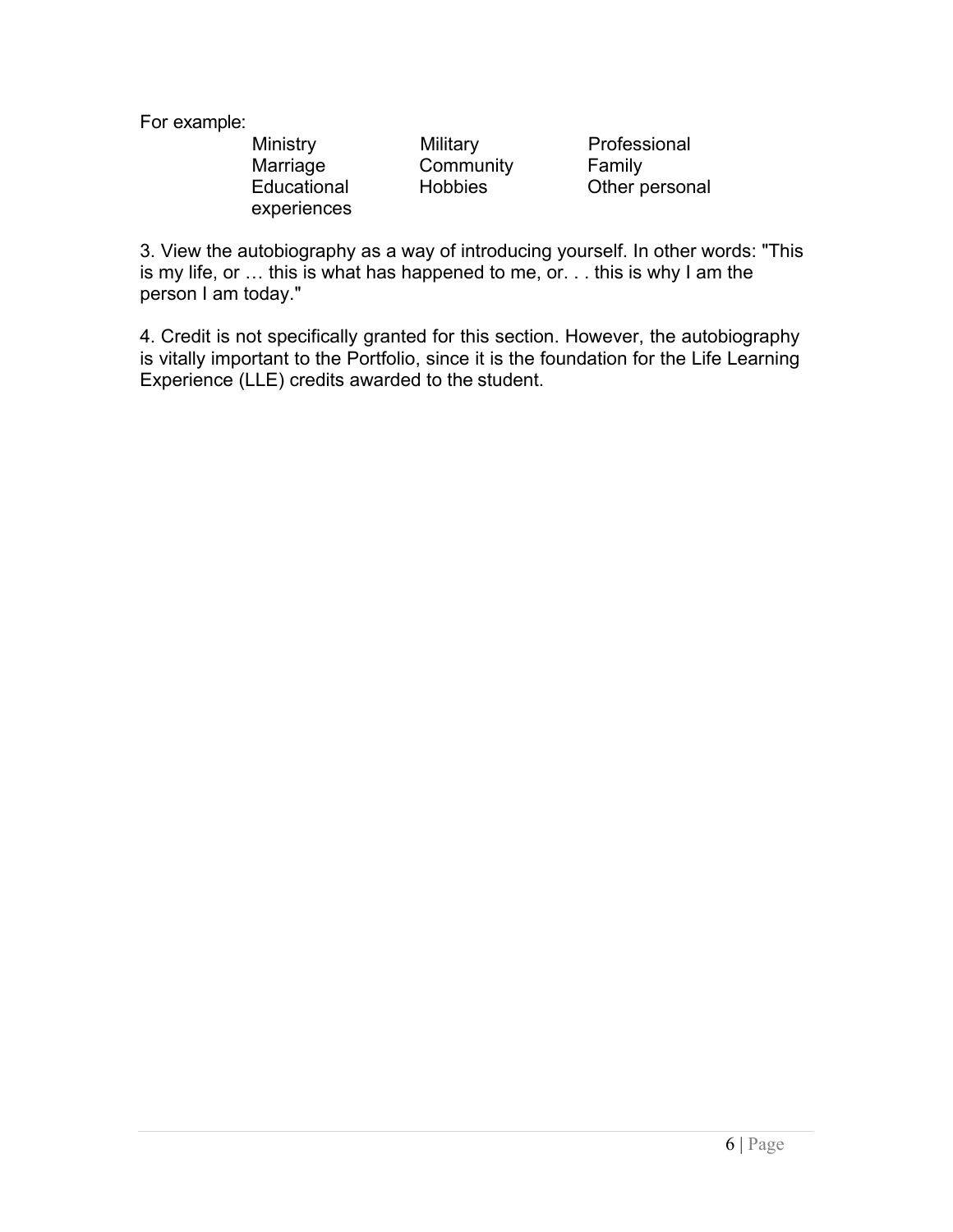# **Apostolic Faith International University STUDENT PORTFOLIO**

#### **(Curriculum Vitae)**

Name was a structured by the contract of the contract of the contract of the contract of the contract of the contract of the contract of the contract of the contract of the contract of the contract of the contract of the c

SS **#** (Last 4 Digits)

Note that each lettered entry has a Portfolio line which identifies the kind of supporting documents needed in the accompanying Portfolio. Attach extra sheets as necessary. Check () right-hand column to indicate documentation if included in Portfolio.

#### **EDUCATION**

High School\_\_\_\_\_\_\_\_\_\_\_\_\_\_\_\_\_\_\_\_\_\_\_\_\_\_\_\_City & State\_\_\_\_\_\_\_\_\_\_\_\_\_\_\_\_\_\_\_\_\_\_\_\_\_\_\_\_Date Completed

A. College/University Name Attendance (month-year) Major Degree # of credits City and State From To

#### **PORTFOLIO: Official transcripts are required with school seal and registrar's signature.**

(A) Technical/Trade/Military Attendance (month-year) Major Instructional Vocational School Name From To **Contact Hours** 

#### **PORTFOLIO: Certificates and Diplomas (photocopies) are required.**

(B) Home Study Courses Attendance (month-year) Subject Hours of Correspondence School Name From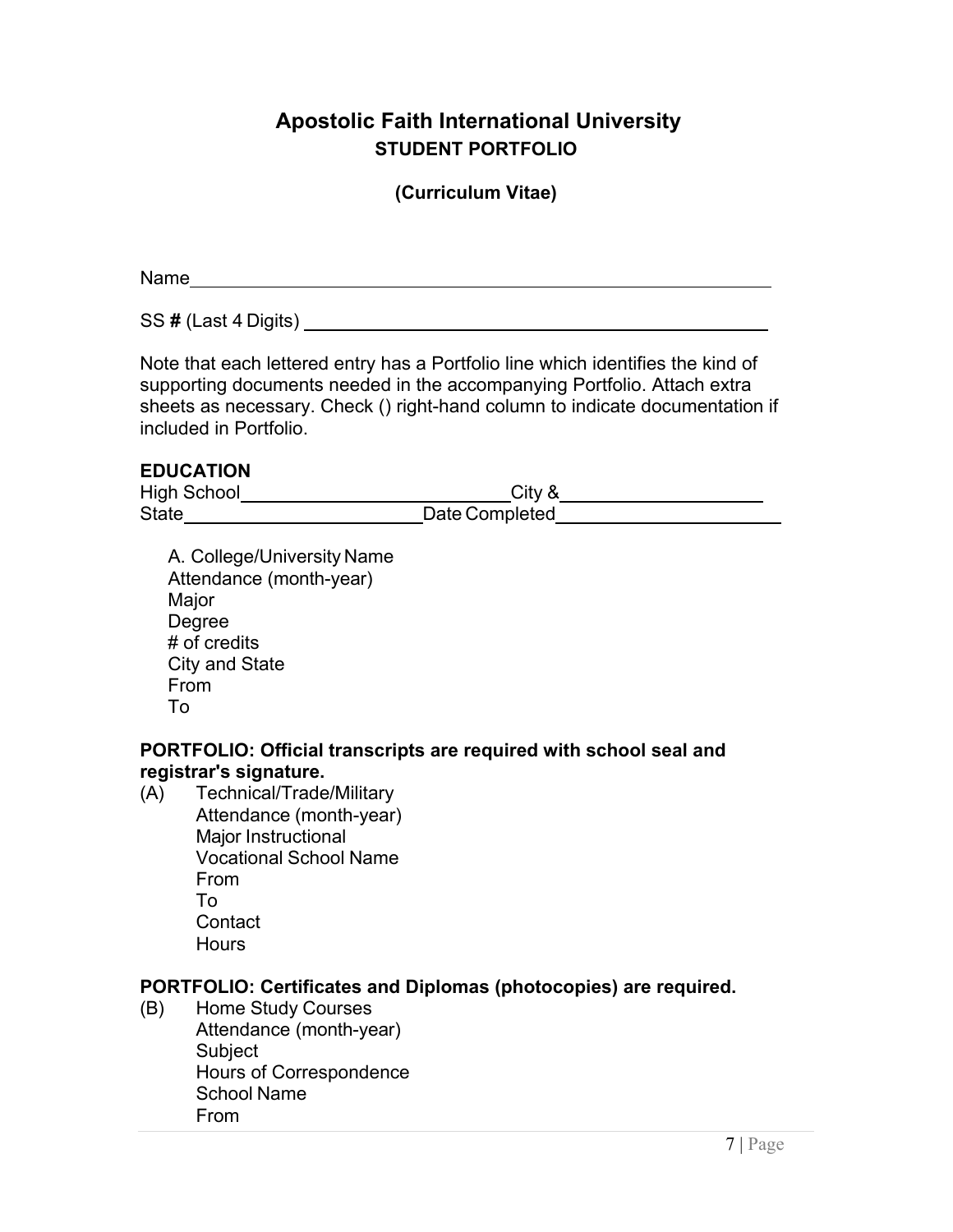To Preparation

# **PORTFOLIO: Certificates, Transcripts, Diplomas (photocopies)**

Site of Apprenticeships, Internships, High Attendance (month-year) **Activity** Logged Time ( ) Performance responsibility From To In Hours

## **PORTFOLIO: Certificates, Journals (photocopies)**

(D) EMPLOYMENT HISTORY: Start with first job and progress in order of promotion and employer. Generally, the Institute makes a distinction between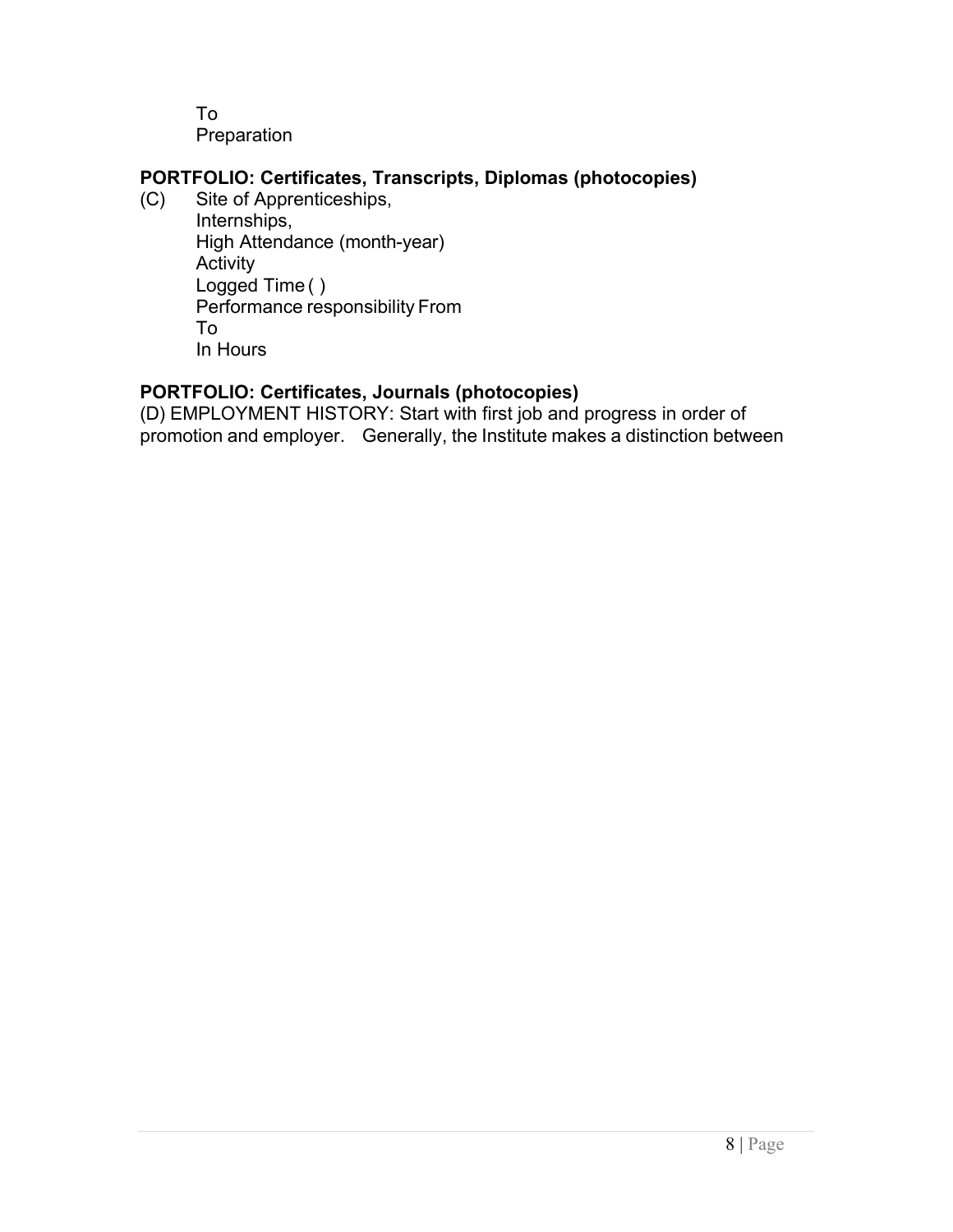undergraduate level employment experience (clerical, technical, procedural, supportive) and graduate level employment experience (managerial, executive, instructional, research).

| From<br>Month Year | To<br>Month | Number of<br>Year | <b>Months</b> | Employer | Job Description<br>Name |
|--------------------|-------------|-------------------|---------------|----------|-------------------------|
| $\mathbf 1$        |             |                   |               |          |                         |
| $\overline{2}$     |             |                   |               |          |                         |
| 3                  |             |                   |               |          |                         |
| $\overline{4}$     |             |                   |               |          |                         |
| 5                  |             |                   |               |          |                         |
| $6\phantom{1}6$    |             |                   |               |          |                         |
| $\overline{7}$     |             |                   |               |          |                         |
| 8                  |             |                   |               |          |                         |
| 9                  |             |                   |               |          |                         |
| 10                 |             |                   |               |          |                         |
| 11                 |             |                   |               |          |                         |
| 12                 |             |                   |               |          |                         |

#### **PORTFOLIO: Letters from Employers, Supervisors, or Peers are expected from most recent positions.**

(E) ON-THE JOB TRAINING, SEMINARS, ETC.

| Sponsor | <b>Program Description</b> |              | Attendance (month-year | Total |
|---------|----------------------------|--------------|------------------------|-------|
| From    |                            | <b>Hours</b> |                        |       |

#### **PORTFOLIO: Evidence of participation: certificates, programs, letters of confirmation**

```
(F) PERFORMING AND CREATIVE ARTS:
```
Describe Performances in which youhave taken. Name Directors, Producers, or tutor's awards, Prizes, and describe works you have created under whom you have worked, honors.

## **PORTFOLIO: Artwork, programs, tapes, photographs, citations, etc.**

(G) GENERAL LEARNING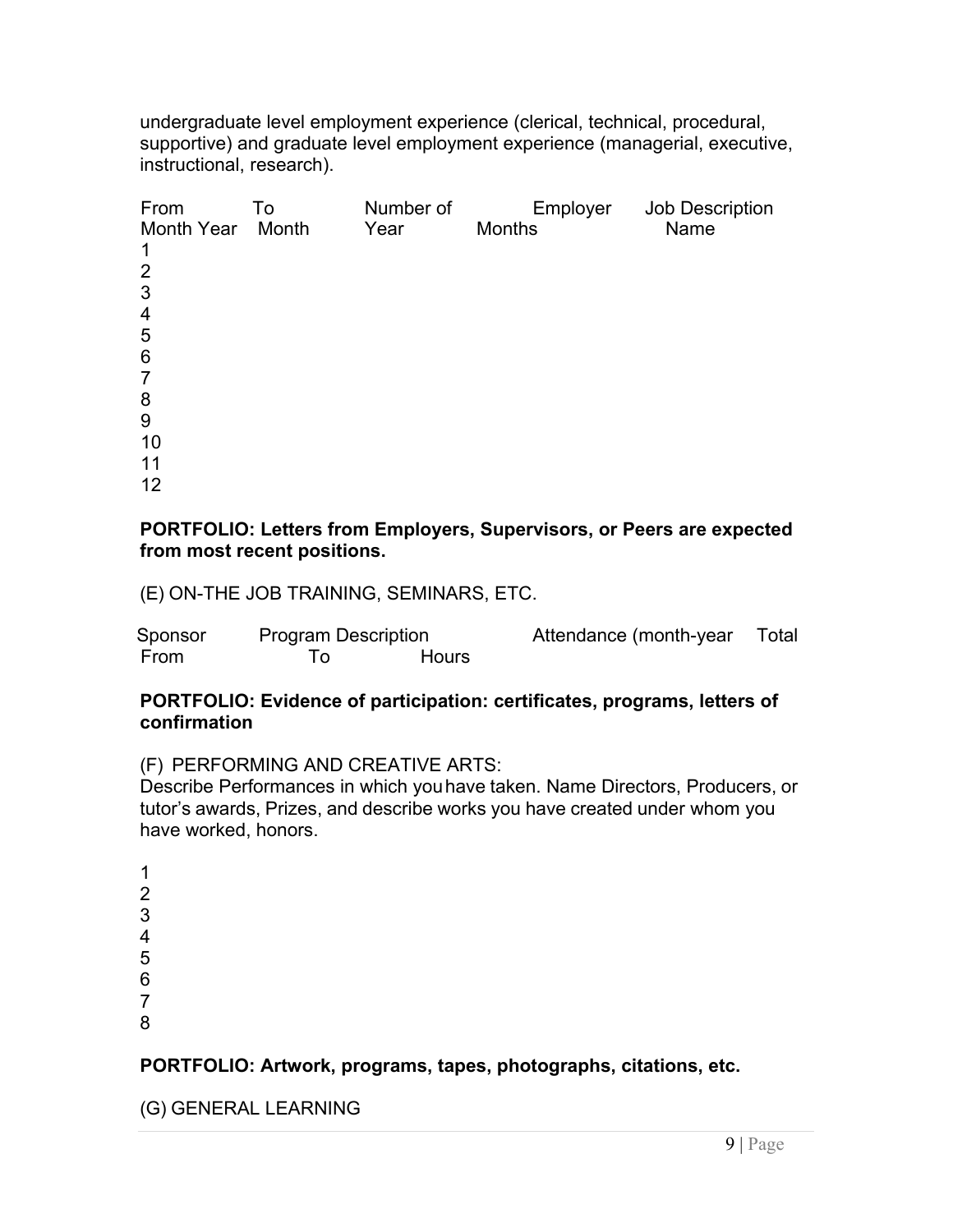Describe non Job-related Learning Experiences that you feel justify Institute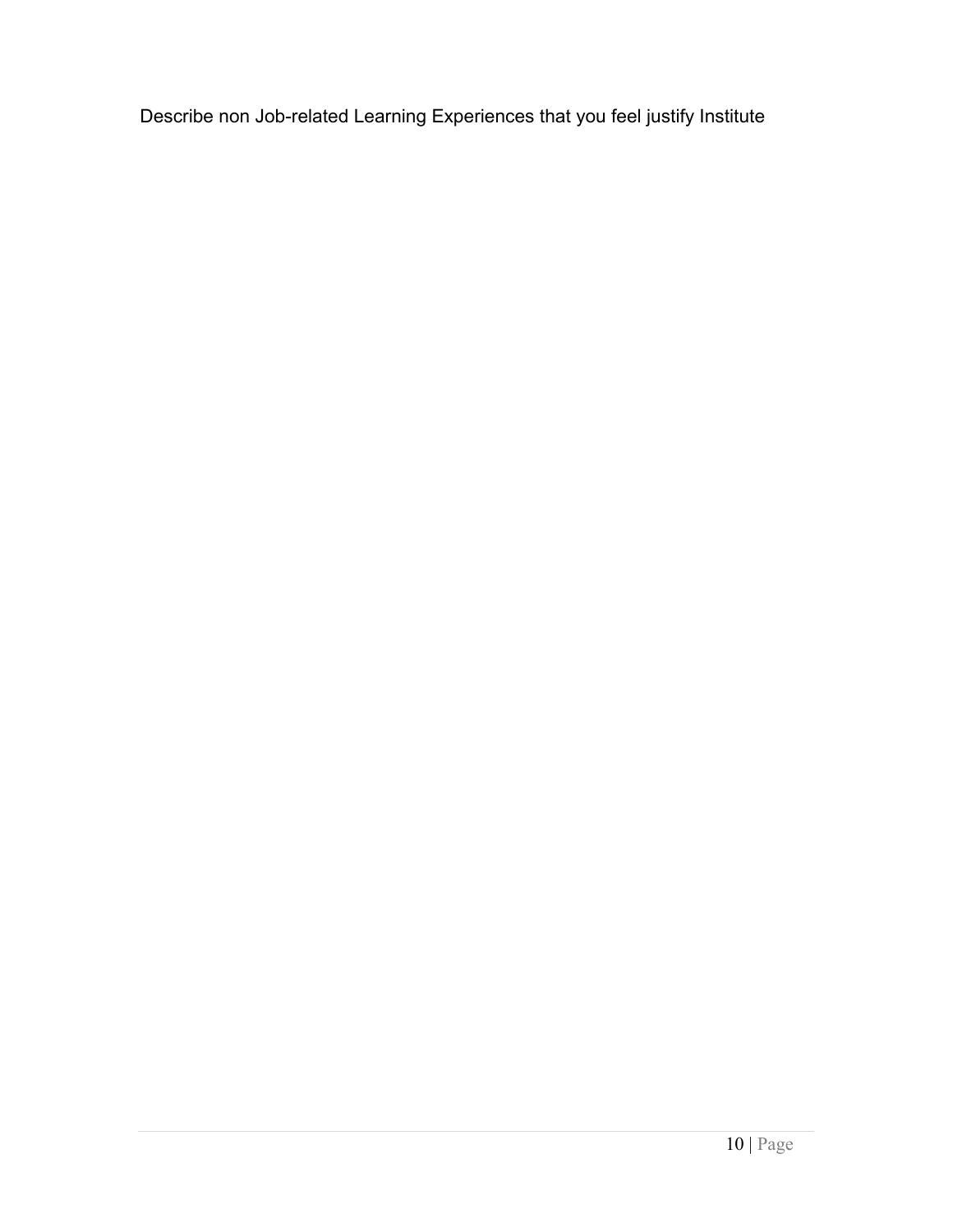credit.

#### **PORTFOLIO: Include a statement explaining why credit is justifiable**

(I) LANGUAGES: YOUR MOTHER TONGUE List languages you can use. Identify your skills with appropriate code: Excellent=E; Good =G; Fair=F. Language **Since Write** Speak Read

#### **PORTOFOLIO: Describe situations in which used; provided translations if helpful.**

(J) SPECIALIZED ACTIVITIES AND ACHIEVEMENTS Membership in Professional or Trade Associations

Name of Organizations **Years Offices** Extent of Activity

## **PORTFOLIO: Membership cards, (photocopies) or letters.**

(K) Office Holder or other Leadership Role in Civic, Fraternal, Political, or Religious Organization.

Name of Organization **Years Offices** Active Held

## **PORTFOLIO: Evidence of active participation - programs, etc.**

(L) Awards, Citations, or other Evidence of Achievements that have been recognized

Name of Organization Type of Award Year Achievement

## **PORTFOLIO: Letters or Awards (photocopies)**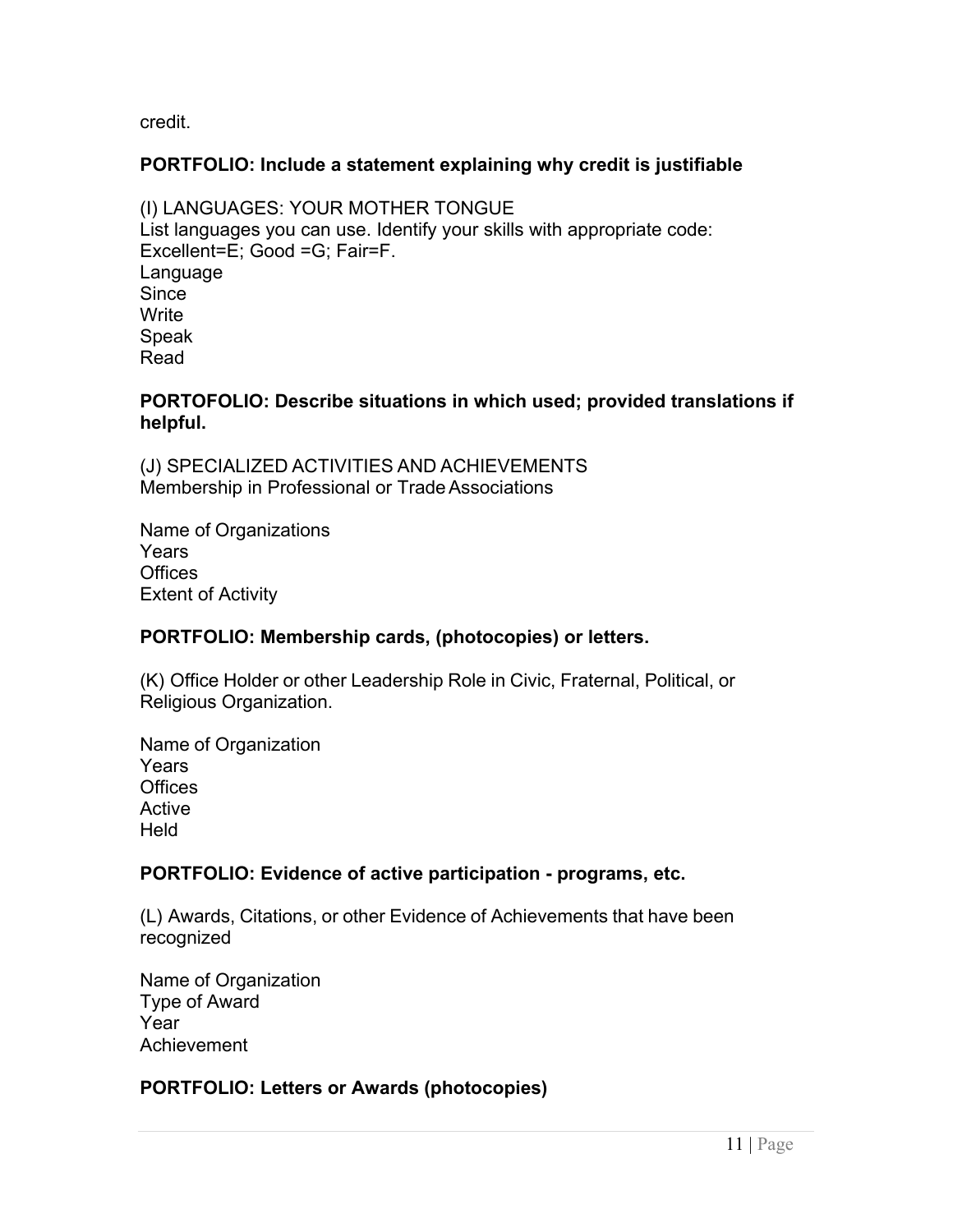(M) Situations in which you have been an occasional Lecturer, Panelist, Instructor, or Teacher

For What When **Hours** Describe your participation

#### **PORTFOLIO: Appointments, Programs, Syllabi, Announcements, etc. Add Hours of participation**

(N) ) Professional and Trade Publications You Read on a Regular basis.

(1)

 $(2)$ 

 $(3)$ 

(4)

#### **PORTFOLIO: Copies of at least three recent articles you consider important to you professionally**

ProfessionalLicenses/Certificates

(1)

 $(2)$